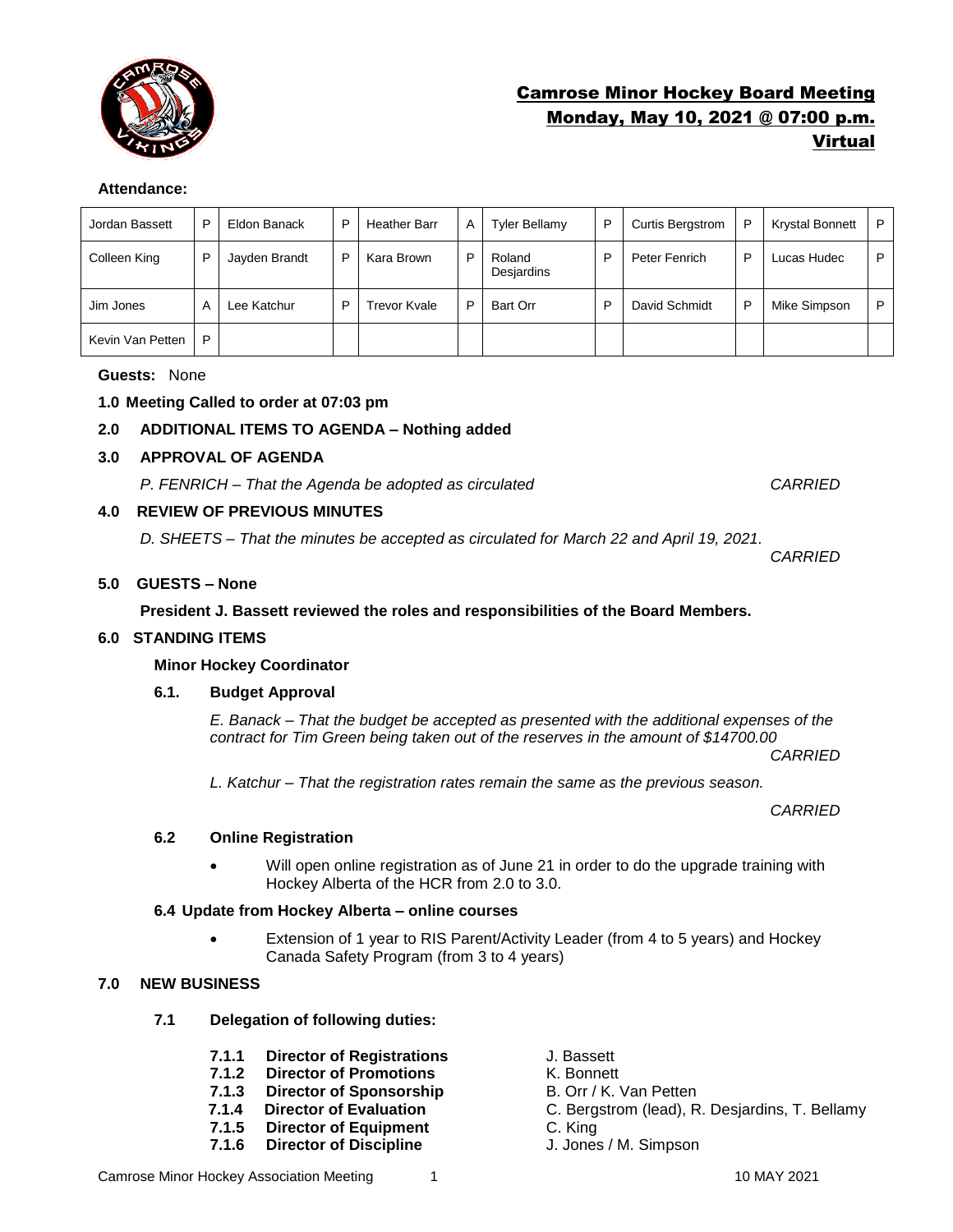- **7.1.7 Director of Rep Team (AA, A, B and Female)** E. Banack / P. Fenrich / D. Sheets
- **7.1.8 Director, Non-Rep Teams** J. Brandt
- **7.1.9 Director, Coach Mentorship T. Kvale**
- **7.1.10 Director of U18** D. Sheets
- 
- **7.1.11 Director of U15** L. Katchur<br> **7.1.12 Director of U13** J. Jones (C
- 
- **7.1.13 Director of U11** D. Schmidt / P. Fenrich<br> **7.1.14 Director of U9 AND U7** H. Barr / K. Brown **7.1.14 Director of U9 AND U7**
- **7.1.15 Director of Female Hockey E. Banack**
- **7.1.16 Referee In Chief L. Hudec**
- 
- 
- 
- 
- **J.** Jones (C. King to check)
- 
- 
- 
- 

#### **7.2 NAI Meeting**

- o AGM postponed to May 15 due to technical difficulties
- **7.3 Meeting Dates** (will be kept as close as possible to these dates).

| June 14                      | July 19 (if needed)  |
|------------------------------|----------------------|
| August 16                    | September 20         |
| October 18                   | November 15          |
| December 20 (supper meeting) | January 17, 2022     |
| February 21                  | March 21             |
| April 11                     | April 27, 2022 (AGM) |

## **7.4 Tournament Dates**

| <b>TEAM</b>                     | <b>DATES</b>       |
|---------------------------------|--------------------|
| <b>U15 AA</b>                   | October 8 - 10     |
| <b>U13 AA</b>                   | October 22 - 23    |
| U11 Tier 1 (Proposal to league) | November 5 - 7     |
| U18 A                           | November 12 - 14   |
| U13 A                           | December 3 - 5     |
| U11 TIER 1 (Proposal)           | December 17 - 19   |
| U11 A                           | January 7 - 9 2022 |
| <b>U15 A</b>                    | January 14 - 16    |
| U11 and U13 Wildcats            | Feb 04 - 06        |

#### **7.5 Goalie Clinics**

o Anyone interested in the position of booking clinics and sessions with Ian Gordon is asked to contact C. King. L. Katchur and C. Bergstrom will help in the meantime. Board agrees to continue with the services of Ian Gordon and will look into what other clinics we can provide. Need to promote this position as we do not have an abundance of goalies at the younger divisions.

#### **7.6 HA Spring Virtual Meeting –**

 $\circ$  C. King and J. Bassett to attend - The Path Forward - Wednesday, May 19 from 7:00 – 8:30 p.m.

## **8.0 OLD BUSINESS**

## **8.1 U11 Tier 1 Update**

o With the withdrawal of Ft. Sask and Leduc going to the Edmonton League, it has left a hole in this division. The closest associations would be Bonnyville and Lloydminster. No further meetings have been proposed and will continue to monitor**.**

#### **8.2 Regional Meeting Update**

 $\circ$  J. Bassett emailed notes from the last meeting and there is a meeting on Tuesday, May 11 with the Central Alberta Hockey League to see what options these teams have if they want to withdraw from the NAI League.